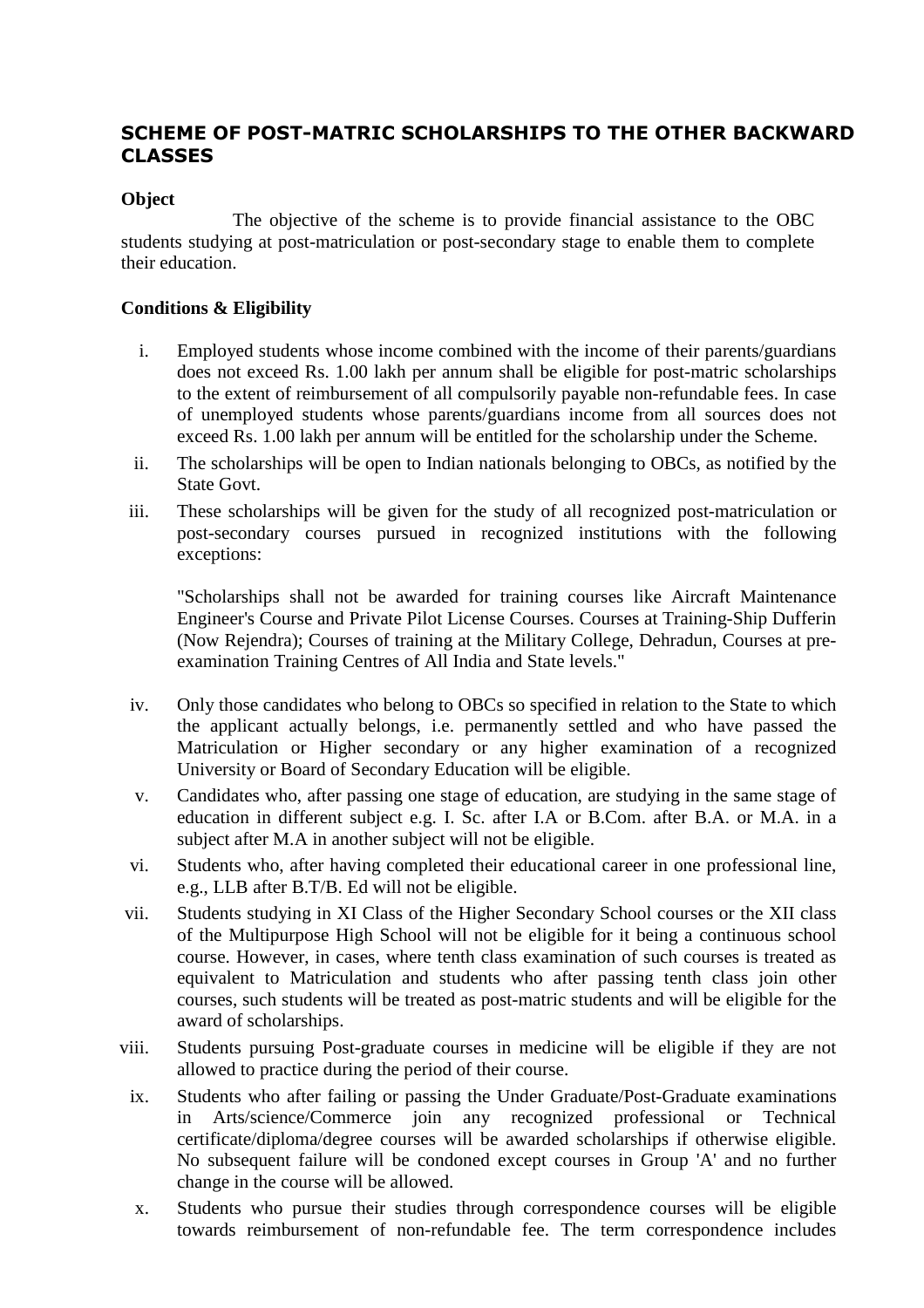distant and continuing education. Besides reimbursement of non-refundable fee, such students will also be eligible for an annual allowance of Rs. 900/- for essential/prescribed books, as applicable.

- xi. Only two boys of the same parents/guardian will be entitled to receive scholarships. This restriction will, however, not apply to girls. Accordingly, scholarship availed by girls of same parents/guardian will not adversely affect admissibility of availing scholarship upto two boys of same parents/guardian.
- xii. A scholarship holder under this Scheme will not hold any other scholarship/stipend. If awarded any other scholarship/stipend, the students can exercise his/her option for either of the two scholarships/stipends, whichever is more beneficial to him/her and should inform the awarding authority through the Head of the Institution about the option made. No scholarship will be paid to the students under this Scheme from the date he/she accepts any other scholarships/stipend. The student can however, accept free lodging or a grant or ad-hoc monetary help from the State Government or any other source for the purchase of books, equipment or for meeting the expenses on board and lodging, in addition to the scholarship amount paid under this Scheme.
- xiii. Scholarship holders who are receiving coaching in any of the pre-examination training centers with financial assistance from the Central Government/State Government will not be eligible for stipend under the coaching schemes for the duration of the coaching programme.

## **Value of Scholarship**

The value of scholarship will include Maintenance Allowance, Reader Charges for blind students, reimbursement of compulsory non-refundable fees, Study Tour Charges/thesis typing/printing charges and book allowance for students pursuing correspondence course, for complete duration of the course as per details given below:-

| Course of $(1)$                                                                                                                                                                                                                                                                                                                                                                                                                                                                                                                                                                                                                                                                                                                                                             | (Rs. Per Month) Rate of<br><b>Maintenance Allowance</b> |                            |
|-----------------------------------------------------------------------------------------------------------------------------------------------------------------------------------------------------------------------------------------------------------------------------------------------------------------------------------------------------------------------------------------------------------------------------------------------------------------------------------------------------------------------------------------------------------------------------------------------------------------------------------------------------------------------------------------------------------------------------------------------------------------------------|---------------------------------------------------------|----------------------------|
|                                                                                                                                                                                                                                                                                                                                                                                                                                                                                                                                                                                                                                                                                                                                                                             | <b>Hostellers</b><br>(2)                                | Day<br><b>Scholars (3)</b> |
| <b>Group-A</b><br>(i) Degree and Post Graduate level courses including M.Phil., Ph.D. and Post<br>Doctoral research in Medicine (Allopathic, Indian and other recognized<br>systems of medicines), Engineering, Technology, Planning, Architecture,<br>Design, Fashion Technology, Agriculture, Veterinary & Allied Sciences,<br>Finance/<br>Management,<br><b>Business</b><br>Administration,<br>Computer<br>Science/Applications.<br>(ii) Commercial Pilot License (including helicopter pilot and multiengine<br>rating)<br>course.<br>(iii) Post Graduate Diploma courses in various branches of management $\&$<br>medicine.<br>C.A.I.C.W.A./C.S.I.C.F.A.<br>(iv)<br>etc.<br>(v) M. Phil., Ph.D. and Post Doctoral Programmes (D. Litt., D.Sc. etc.).<br>$(vi)$ L.L.M. | 750                                                     | 350                        |
| Group-B<br>(i) Graduate/Post/Graduate courses leading to Degree, Diploma, Certificate                                                                                                                                                                                                                                                                                                                                                                                                                                                                                                                                                                                                                                                                                       | 510                                                     | 335                        |

# **Maintenance Allowance**